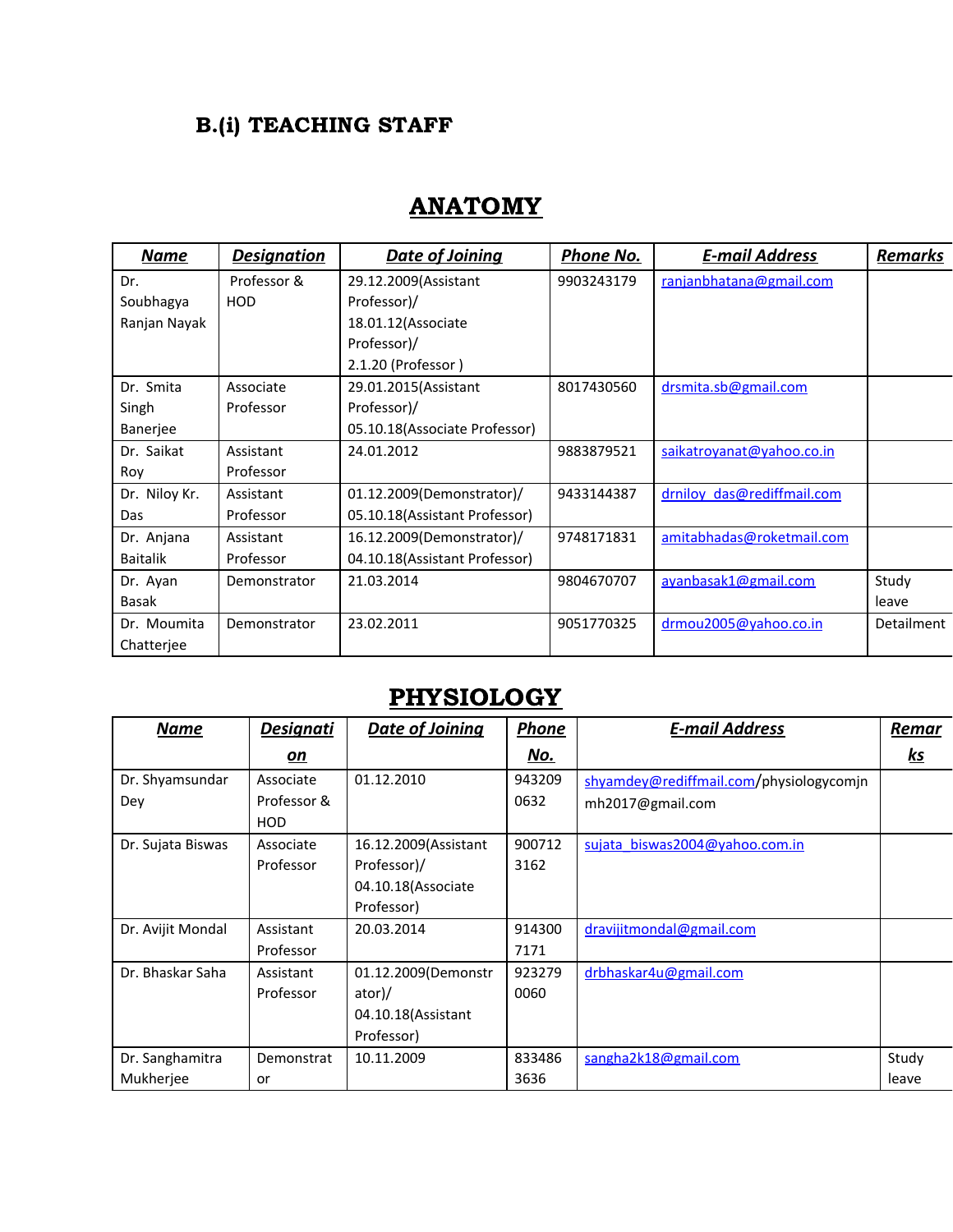| Dr. Arpan Kumar | Demonstrat | 12.11.2009 | 798035 | drarpankumarghosh@gmail.com |  |
|-----------------|------------|------------|--------|-----------------------------|--|
| Ghosh           | or         |            | 9007   |                             |  |
| Dr. Jyotirmoy   | Demonstrat | 12.11.2009 | 983027 | drjoybiswas@gmail.com       |  |
| <b>Biswas</b>   | or         |            | 9116   |                             |  |

## **BIOCHEMISTRY**

| <u>Name</u> | <u>Designatio</u> | Date of Joining          | Phone No.             | <b>E-mail Address</b>     | <b>Remar</b> |
|-------------|-------------------|--------------------------|-----------------------|---------------------------|--------------|
|             | <u>n</u>          |                          |                       |                           | <u>ks</u>    |
| Dr. Subir   | Professor &       | 01.01.2011(Associate     | 9432674673            | drsubirkdas@gmail.com     |              |
| Kumar       | Head              | Professor)/              |                       |                           |              |
| Das         |                   | 18.01.12 (Professor.)    |                       |                           |              |
| Dr.         | Associate         | 01.12.2009(Demonstrator) | 9433337846            | amitabhadas@rocketmail.co |              |
| Amitabha    | Professor         |                          |                       | $\underline{m}$           |              |
| Das         |                   | 25.01.2011 (Assistant    |                       |                           |              |
|             |                   | Professor.)/             |                       |                           |              |
|             |                   | 09.07.2012 (Associate    |                       |                           |              |
|             |                   | Professor.)              |                       |                           |              |
| Dr.         | Assistant         | 14.12.10(Demonstrator)/  | 9830129458            | drtanmaysaha01@gmail.co   |              |
| Tanmay      | Professor         | 22.05.12 (Assistant.     |                       | $\underline{m}$           |              |
| Saha        |                   | Professor)               |                       |                           |              |
| Dr.         | Assistant         | 03.11.2009               | 9434328234,9034028234 | mhaldernbmc@gmail.com     |              |
| Mrityunjo   | Professor         | (Demonstrator)/          |                       |                           |              |
| y Halder    |                   | 04.10.2018(Assistant     |                       |                           |              |
|             |                   | Professor)               |                       |                           |              |
| Dr. Shaikh  | Demonstrator      | 13.12.2012               | 8017597407            | sabir529@yahoo.co.in      |              |
| Sabir Ali   |                   |                          |                       |                           |              |
| Dr. Probir  | Demonstrator      | 20.03.2010               | 9474814452            | drprobir@gmail.com        |              |
| Kr. Roy     |                   |                          |                       |                           |              |

# **PHARMACOLOGY**

| <b>Name</b> | <b>Designation</b> | Date of Joining               | Phone No.   | <b>E-mail Address</b>     | <b>Remarks</b> |
|-------------|--------------------|-------------------------------|-------------|---------------------------|----------------|
| Dr.         | Associate          | 06.09.2012/04.10.18           | 9474550728, | chanchal.dalai8@gmail.com |                |
| Chanchal    | Professor &        | (Associate Professor.)        | 8583087685  |                           |                |
| Kumar       | <b>HOD</b>         |                               |             |                           |                |
| Dalai       |                    |                               |             |                           |                |
| Dr.         | Assistant          | 30.12.2013(Demonstrator)/     | 9836557042  | drghosh.new@gmail.com     |                |
| Abhishek    | Professor          | 04.10.18(Assistant Professor) |             |                           |                |
| Ghosh       |                    |                               |             |                           |                |
| Dr. Agnik   | Assistant          | 19.12.2015                    | 9433308546  | agnik pal@yahoo.co.in     |                |
| Pal         | Professor          |                               |             |                           |                |
|             | (Contractual)      |                               |             |                           |                |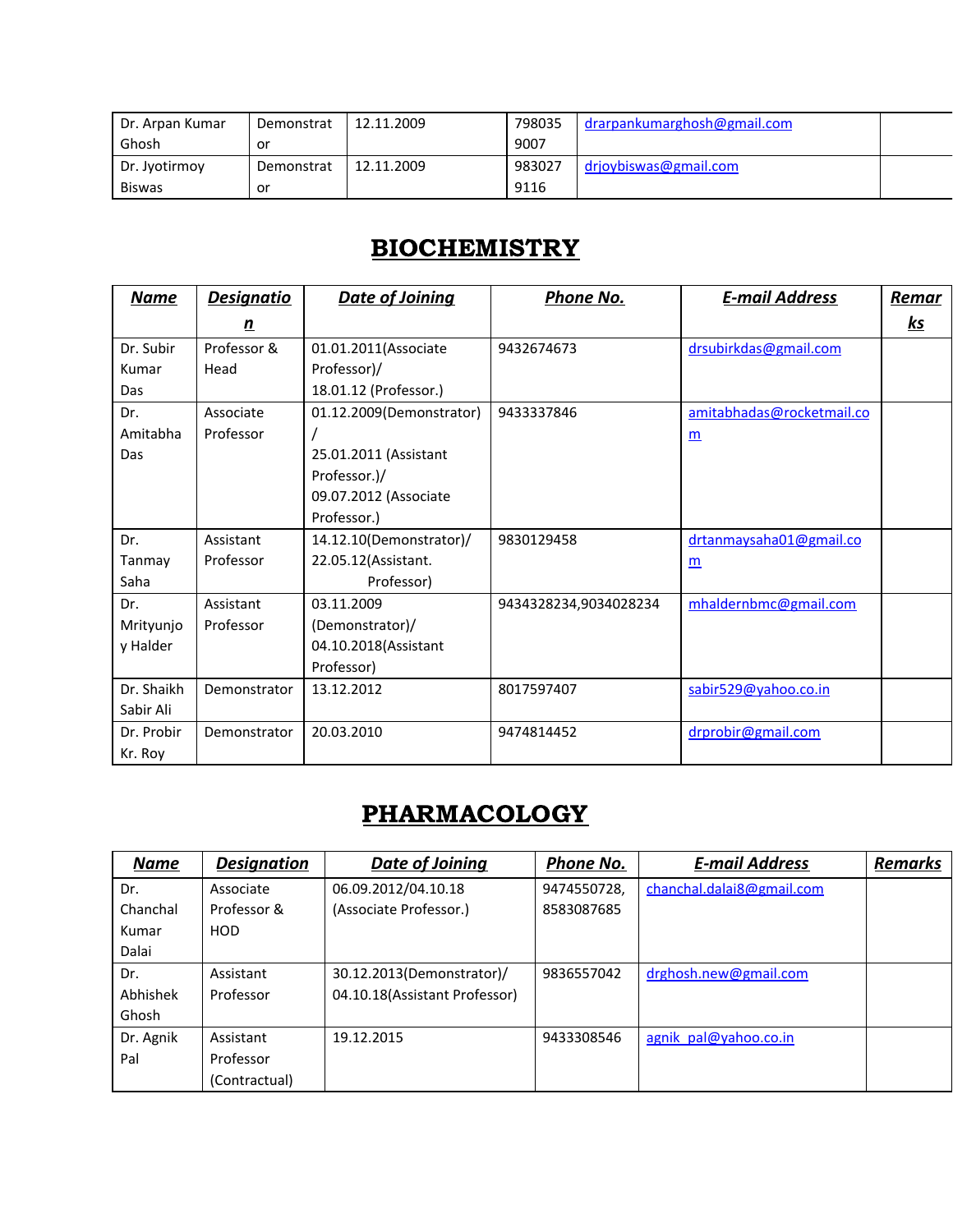| Dr. Kushal | Demonstrator          | 02.03.2011          | 9836042919 | kushal.b@no2ragging.org      | Study     |
|------------|-----------------------|---------------------|------------|------------------------------|-----------|
| Banerjee   |                       |                     |            |                              | leave     |
| Dr. Shah   | Demonstrator          | 02.03.2020/         | 8910659196 | drsanu.rgk@gamil.com         | detailmen |
| Newaz      |                       | 01.12.2009(anatomy) |            |                              |           |
| Ahmed      |                       |                     |            |                              |           |
| Dr.        | <b>Clinical Tutor</b> | 23.04.2019          | 9051613281 | abantika.ghosh2000@gmail.com |           |
| Abantika   | (Contractual)         |                     |            |                              |           |
| Ghosh      |                       |                     |            |                              |           |

## PATHOLOGY

| <b>Name</b>                | <b>Designation</b>                     | Date of Joining                                                                                                  | <b>Phone No.</b>          | <b>E-mail Address</b>                | Remar     |
|----------------------------|----------------------------------------|------------------------------------------------------------------------------------------------------------------|---------------------------|--------------------------------------|-----------|
|                            |                                        |                                                                                                                  |                           |                                      | <u>ks</u> |
| Dr. Anindita<br>Sinha Babu | Professor & Head                       | 10.11.09(Assistant<br>Professor)/<br>17.01.2015(Associate<br>Professor)/<br>04.10.2018<br>(Professor.)           | 9830933367                | anindita.babu@yahoo.com              |           |
| Dr. Barnik<br>Choudhury    | Associate Professor                    | 07.02.2012                                                                                                       | 9230614248                | barnikc@rediffmail.com               |           |
| Dr.<br>Dipanwita<br>Das    | Associate Professor                    | 10.11.09(Demonstrat<br>$or$ )/<br>28.01.2011(Assistant<br>Professor)<br>04.10.2018<br>(Associate.<br>Professor.) | 9830494645                | dr dipanwita@yahoo.co.uk             |           |
| Dr. Debjit<br>Chatterjee   | <b>Associate Professor</b>             | 01.02.12(Demonstrat<br>$or$ )/<br>17.01.15(Assistant<br>Professor)/<br>2.1.20 (Associate<br>professor.)          | 9434330274                | debjitchattopadhyay007@gmail.c<br>om |           |
| Dr. Sonali<br>Banerjee     | Demonstrator                           | 18.02.2011                                                                                                       | 9433404054                |                                      |           |
| Dr.<br>Debaparna<br>Jana   | Demonstrator                           | 18.02.2011                                                                                                       | 9433356562                | dr.debaparnajanapal@gmail.com        |           |
| Dr.<br>Urmimala<br>Basu    | Demonstrator                           | 22.02.2011                                                                                                       | 9330057564,<br>8017503214 | rhine.basu@gmail.com                 |           |
| Dr.<br>Mousumi<br>Kar      | Demonstrator(Contractua<br>$\vert$     | 30.12.2016                                                                                                       | 8609974116                | mousumi.path@gmail.com               |           |
| Dr. Saurav<br>Sarkar       | <b>Clinical Tutor</b><br>(Contractual) | 17.04.2019                                                                                                       | 9007770155                |                                      |           |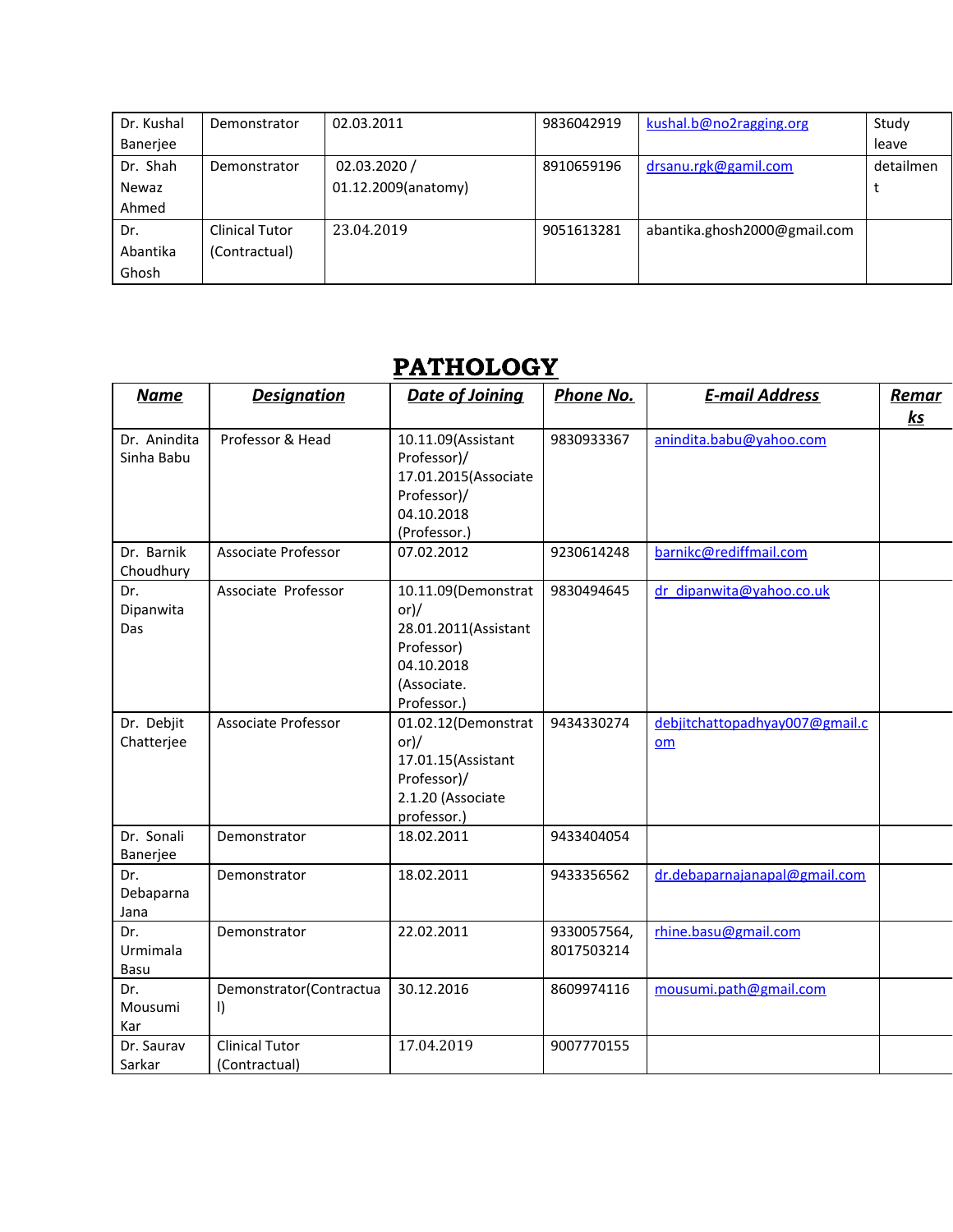## **MICROBIOLOGY**

| <b>Name</b> | <b>Designation</b>       | <b>Date of Joining</b>     | <b>Phone</b> | <b>E-mail Address</b>    | <b>Remarks</b> |
|-------------|--------------------------|----------------------------|--------------|--------------------------|----------------|
|             |                          |                            | No.          |                          |                |
| Dr.         | Professor & HOD          | 16.11.09(Demonstrator)/    | 943326325    | kuhupal18@gmail.com      |                |
| Kuhu        |                          | 06.10.10(Assistant         | 0            |                          |                |
| Pal         |                          | Professor)/                |              |                          |                |
|             |                          | 17.01.15(Assoc Professor)/ |              |                          |                |
|             |                          | 04.10.18(Professor)        |              |                          |                |
| Dr.         | Associate Professor      | 20.03.2014(Assistant P)/   | 914300716    | drsomamondal@gmail.com   |                |
| Soma        |                          | 04.10.18(Associate         | 6            |                          |                |
| Mondal      |                          | Professor)                 |              |                          |                |
| Dr.         | Associate Professor      | 30.01.2015 Assistant       | 833707570    | dr.retinaa@gmail.com     |                |
| Retina      |                          | Professor./                | 0            |                          |                |
| Paul        |                          | 2.1.20 (Associate          |              |                          |                |
|             |                          | Professor)                 |              |                          |                |
| Dr.         | Assistant Professor      | 09.08.14(Demonstrator)/    | 923185867    | priyankacmc01@gmail.com  |                |
| Priyanka    |                          | 17.01.15(Assistant         | 1            |                          |                |
| Saha        |                          | Professor)                 |              |                          |                |
| Dr.         | Assistant professor.     | 28.01.2015(demonstrator)   | 798067663    | sumana1984ghosh@gmail.co |                |
| Sumana      |                          |                            | 0            | m                        |                |
| Ghosh       |                          | 2.1.20 (Assistant          |              |                          |                |
|             |                          | professor)                 |              |                          |                |
| Dr.         | Demonstrator(Contractual | 16.12.2015                 | 824087699    | basusenjuti83@gmail.com  |                |
| Senjuti     |                          |                            | 6            |                          |                |
| Basu        |                          |                            |              |                          |                |
| Dr.         | Demonstrator(Contractual | 19.12.2015                 | 776684249    | arpita.cmch@gmail.com    |                |
| Arpita      |                          |                            | 4            |                          |                |
| Sinha       |                          |                            |              |                          |                |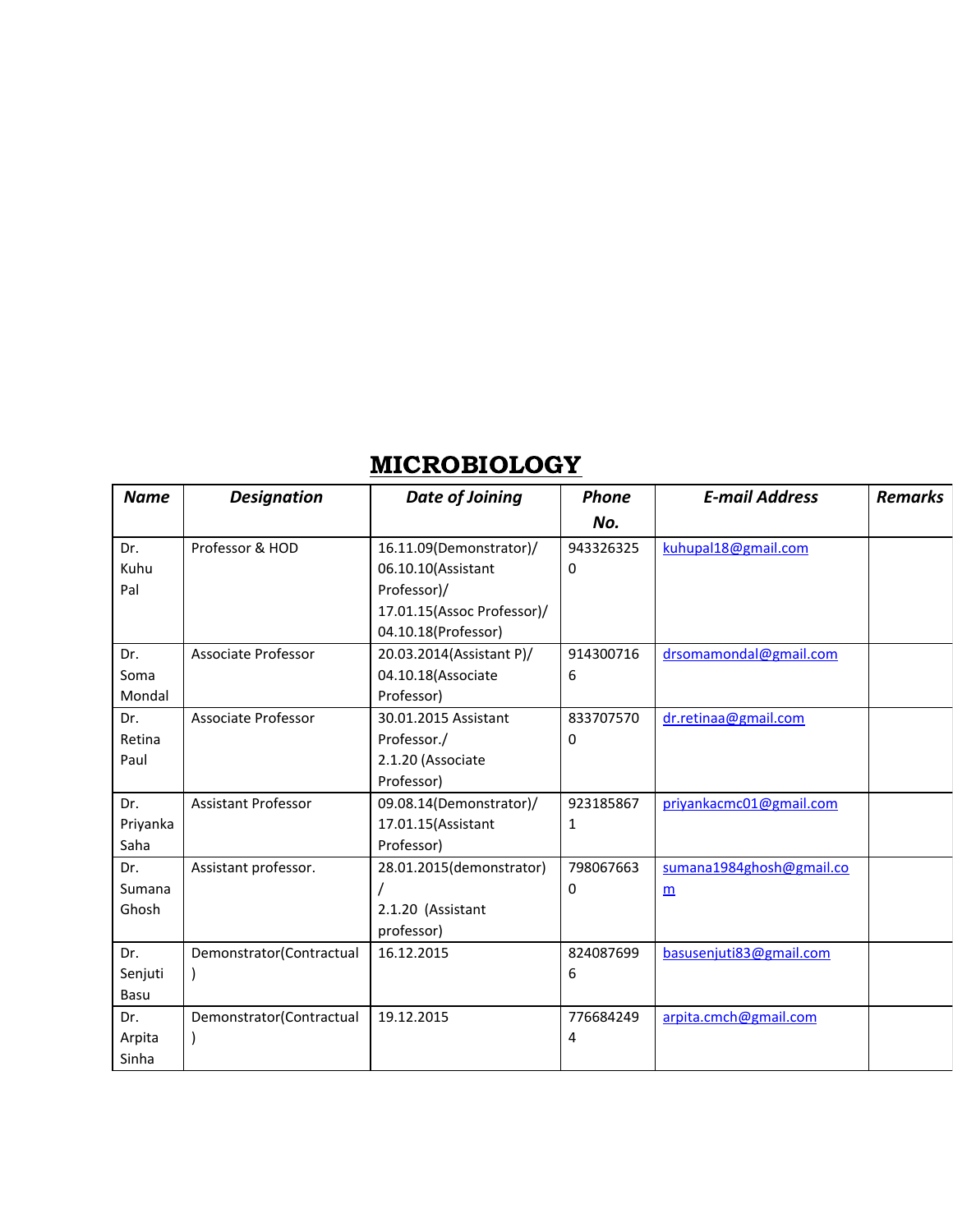| <b>FORENSIC MEDICINE &amp; TOXICOLOGY</b> |                    |                 |           |                       |       |  |  |  |  |
|-------------------------------------------|--------------------|-----------------|-----------|-----------------------|-------|--|--|--|--|
| Name                                      | <b>Designation</b> | Date of Joining | Phone No. | <b>E-mail Address</b> | Remar |  |  |  |  |

| <b>Name</b>                      | <b>Designation</b>            | Date of Joining                                                                                 | Phone No.                 | <b>E-mail Address</b>                                           | Remar<br>ks |
|----------------------------------|-------------------------------|-------------------------------------------------------------------------------------------------|---------------------------|-----------------------------------------------------------------|-------------|
| Dr. Shouvanik Adhya              | Professor & HOD               | 01.12.09(Assistant<br>Professor)/<br>17.01.15 (Associate<br>Professor)/<br>9.1.20 (Professor)   | 9831712802                | shouvanikadhya@gmail.<br>com/<br>drshouvanikadhya@gm<br>ail.com |             |
| Dr. Soumyajyoti<br>Bandyopadhyay | Associate Professor           | 17.09.12(Demonstrator)<br>17.01.15 (Assistant<br>Professor)/<br>9.1.20 (Associate<br>Professor) | 8981364296/<br>9903731891 | dr.soumyajyoti@gmail.c<br>om                                    |             |
| Dr. Dipanjan Mandal              | demonstrator(Contr<br>actual) | 05.04.2019                                                                                      | 8927220531/<br>7908111850 | dipanjan1809@gmail.co<br>m                                      |             |

# COMMUNITY MEDICINE

| <b>Name</b>             | <b>Designation</b>                     | Date of Joining                                                         | <b>Phone No.</b> | <b>E-mail Address</b>       | Remar<br><u>ks</u> |
|-------------------------|----------------------------------------|-------------------------------------------------------------------------|------------------|-----------------------------|--------------------|
| Dr. Suman<br>Kumar Roy  | Professor & Head                       | 30.5.12 (Associate<br>Professor)/<br>02.04.2013(Professor)              | 9433011051       | sumanroy1970@gmail.com      |                    |
| Dr. Kingsuk<br>Sarkar   | Associate Professor                    | 27.06.2013(Assistant<br>Professor)/<br>04.10.18(Associate<br>Professor) | 9433435961       | kingsuksarkar07@gmail.com   |                    |
| Dr.<br>Gandhari<br>Basu | Associate Professor                    | 05.03.2011(Assistant<br>Professor)/<br>2.1.20 (Associate<br>Professor)  | 9433345782       | gandhari.basu@gmail.com     |                    |
| Dr. Deblina<br>Sarkar   | <b>Assistant Professor</b>             | 04.01.2013                                                              | 9932304270       | dr.deblina@gmail.com        |                    |
| Dr. Ayan<br>Ghosh       | <b>Assistant Professor</b>             | 31.12.13(Demonstrator)/<br>02.02.15(Assistant<br>Professor)             | 9932304269       | dr.ayanghosh@gmail.com      |                    |
| Mr. Raju<br>Dasgupta    | Assistant Professor as<br>Statistician | 02.04.2013                                                              | 9883157618       | rajudasgupta@gmail.com      |                    |
| Dr. Saugat<br>Banerjee  | Assistant<br>Professor(Contractual)    | 18.12.2015                                                              | 9830370188       | saugat.banerjee@yahoo.co.in |                    |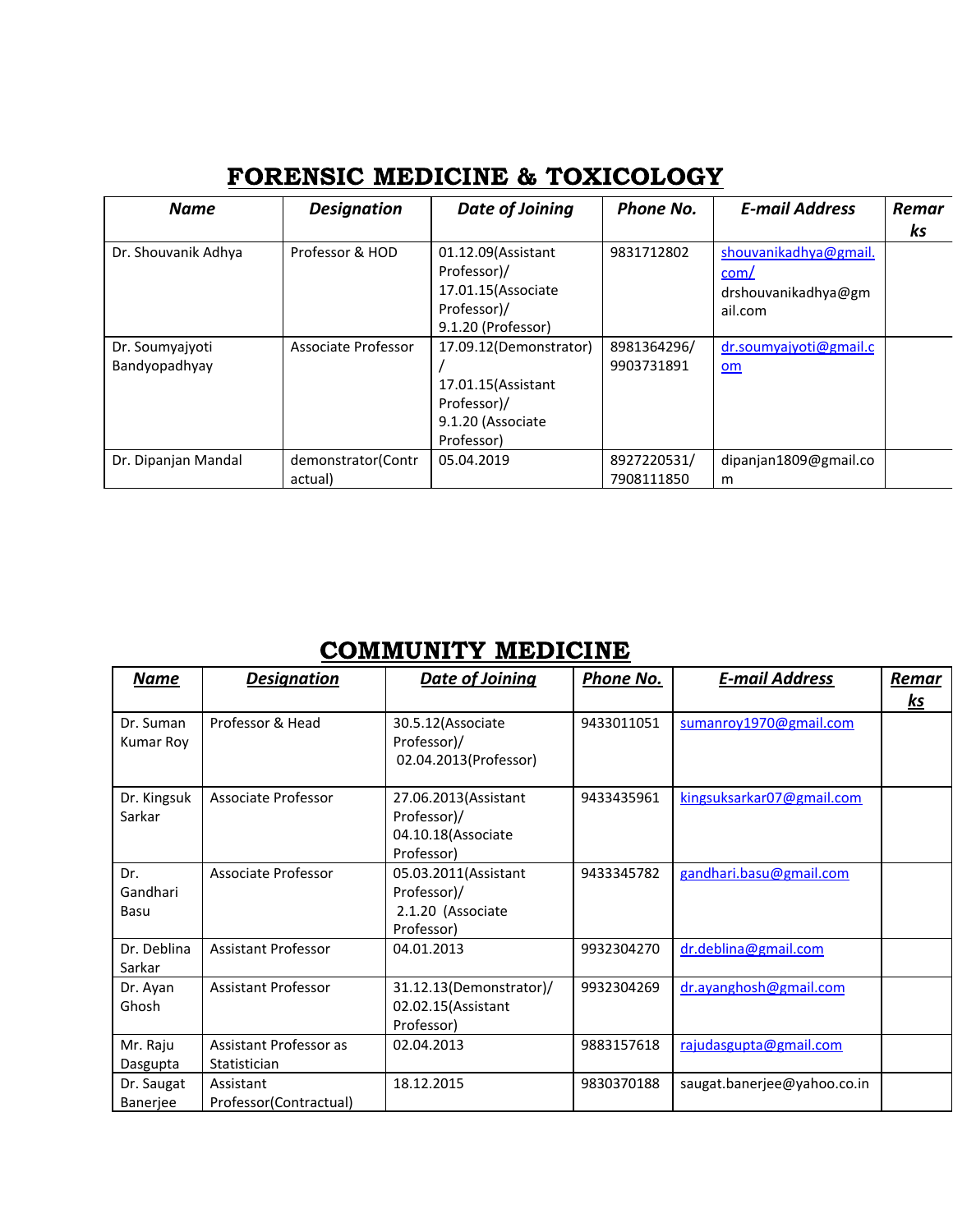| Dr. Arnab<br>Ghosal               | Assistant Professor                 | 04.03.2015(Demonstrator)<br>05.10.18 (Assistant<br>Professor) | 9432967525 | rnbghosal@gmail.com      |                |
|-----------------------------------|-------------------------------------|---------------------------------------------------------------|------------|--------------------------|----------------|
| Dr.<br>Soumitra<br><b>Mallick</b> | Demonstrator                        | 18.01.2012                                                    | 9477465892 | soumitra.mmc@gmail.com   | Study<br>Leave |
| Dr. Sayani<br>Lahari              | Demonstrator                        | 18.01.2012                                                    | 9932602338 | drsayanilahari@gmail.com |                |
| Dr. Reshmi<br>Mondal              | Demonstrator                        | 19.01.2010                                                    | 9836421976 | reshmi 768@yahoo.co.in   |                |
| Dr.<br>Sreetama<br>Chakrabart     | Demonstrator (Contractua<br>$\vert$ | 04.01.2017                                                    | 9830200787 | docsreetama@gmail.com    |                |

# **PAEDIATRICS**

| <b>Name</b>                    | <b>Designation</b>                       | <b>Date of Joining</b>                                                   | Phone No.                 | <b>E-mail Address</b>              | Rema       |
|--------------------------------|------------------------------------------|--------------------------------------------------------------------------|---------------------------|------------------------------------|------------|
|                                |                                          |                                                                          |                           |                                    | <u>rks</u> |
| Prof.<br>Swapna<br>Chakraborty | Professor & HOD                          | 22.07.2017,<br>22.07.2019                                                | 9933004600<br>9830042728  | chakraborty.drswapna@gmail.co<br>m |            |
| Dr. Arijit Das                 | Associate Professor                      | 01.02.2012(Assista<br>nt Professor)/<br>04.10.18(Associate<br>Professor) | 9609995398                | drarijitdas@gmail.com              |            |
| Dr. Manjari<br>Basu            | Associate Professor                      | 18.01.2012(Assista<br>nt Professor.)/<br>3.1.20 (Associate<br>Professor) | 9831758676,833584162<br>9 | basu.manjari@gmail.com             |            |
| Dr. Nirmay<br><b>Biswas</b>    | Assistant<br>Professor (Contractu<br>al) | 12.07.2016                                                               | 9433116966                | drnirmov@gmail.com                 |            |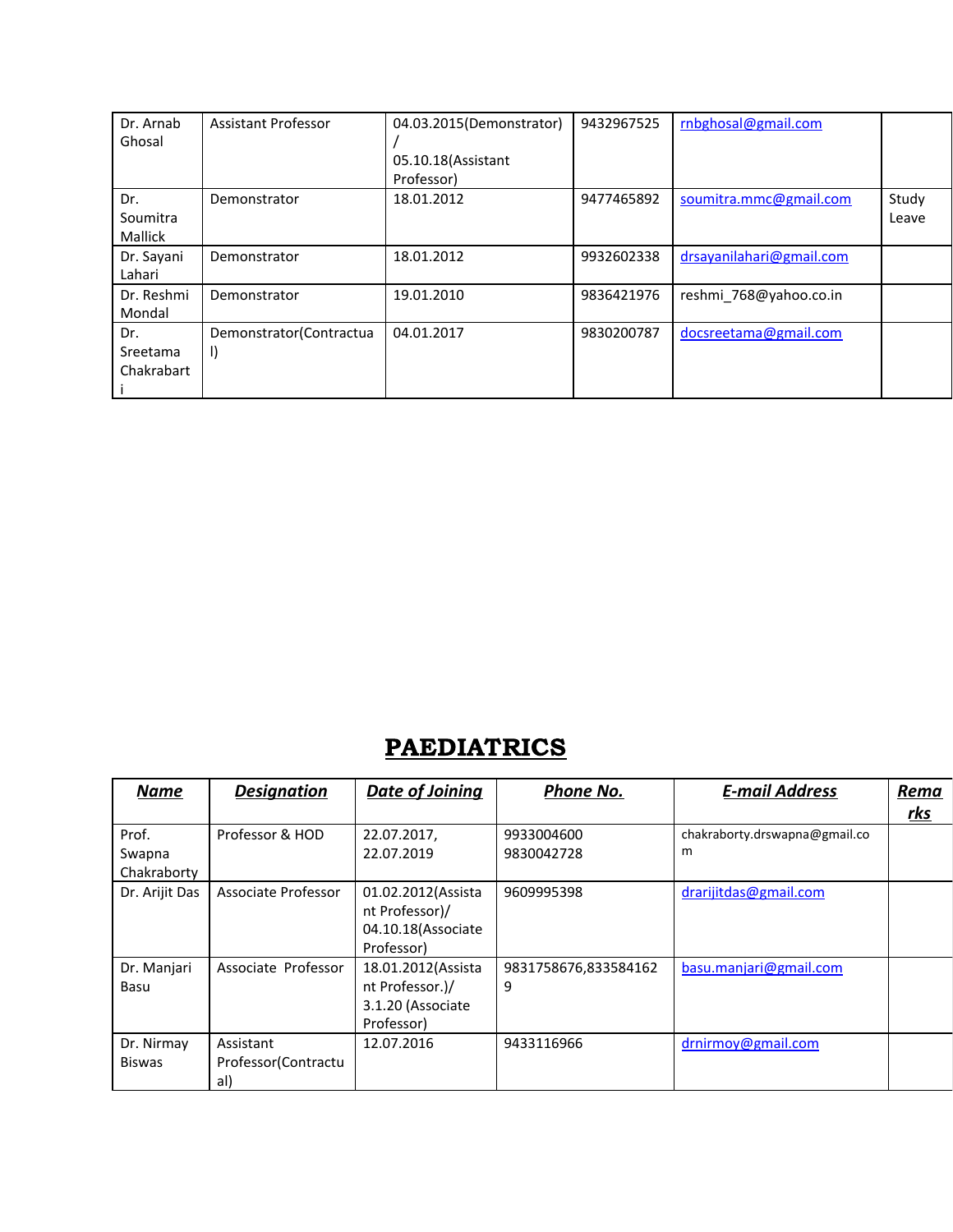| Dr. Biplab    | Assistant Professor   | 03.04.2013(Clinical | 9831430132 | drtudu83@gmail.com          |  |
|---------------|-----------------------|---------------------|------------|-----------------------------|--|
| Tudu          |                       | Tutor)/             |            |                             |  |
|               |                       | 04.10.18(Assistant  |            |                             |  |
|               |                       | Professor)          |            |                             |  |
| Dr. Arnab     | Clinical Tutor        | 01.03.2011          | 9674158257 |                             |  |
| Kr. Samanta   |                       |                     |            |                             |  |
| Dr. Minakshi  | <b>Clinical Tutor</b> | 20.01.2012          | 9830109619 | minakshi.banarjee@gmail.com |  |
| Banerjee      |                       |                     |            |                             |  |
| Dr. Prasenjit | <b>Clinical Tutor</b> | 08.04.2019          | 9432200490 |                             |  |
| <b>Biswas</b> | (Contractual)         |                     |            |                             |  |

### GENERAL MEDICINE

| <b>Name</b>   | <b>Designation</b>    | Date of Joining               | <b>Phone No.</b> | <b>E-mail Address</b>    | <b>Remarks</b> |
|---------------|-----------------------|-------------------------------|------------------|--------------------------|----------------|
| Dr. Hari      | Professor &           | 04.01.2014                    | 9331029601       | hspathak4@gmail.com      |                |
| Shankar       | Head(Re-employe       |                               |                  |                          |                |
| Pathak        | e)                    |                               |                  |                          |                |
| Dr. Somak Kr. | Associate             | 19.01.12(ClinicalTutor/       | 9477420677/      | drsomak.das@gmail.com    |                |
| Das           | Professor             | 13.02.12 (Assistant           | 8697529760       |                          |                |
|               |                       | Professor)/                   |                  |                          |                |
|               |                       | 05.10.18(Assoc Professor)     |                  |                          |                |
| Dr. Sumit S.  | Associate             | 04.11.10(Clinical Tutor)/     | 9051210039       | chatterjeesum@yahoo.co.i |                |
| Chatteriee    | Professor             | 18.01.12 (Assistant           |                  | n                        |                |
|               |                       | Professor)/                   |                  |                          |                |
|               |                       | 2.1.20 (Associate Professor)  |                  |                          |                |
| Dr. Chinmoy   | Associate             | 14.02.11(Clinical Tutor)/     | 9830290854       | chinmoybk@gmail.com      |                |
| <b>Barik</b>  | Professor             | 18.01.12 (Assistant           |                  |                          |                |
|               |                       | Professor)/                   |                  |                          |                |
|               |                       | 2.1.20 (Associate Professor)  |                  |                          |                |
| Dr. Kishore   | Assistant             | 28.07.12 SR/                  | 9432182272       | kishorekpa@yahoo.com     |                |
| Shaw          | Professor             | 13.09.12 (Clinical Tutor)/    |                  |                          |                |
|               |                       | 04.10.18(Assistant Professor) |                  |                          |                |
| Dr. Krishanu  | Assistant             | 31.01.2015(Clinical Tutor)/   | 8170914372/      | drkrishanu.7@gmail.com   | <b>T.R</b>     |
| <b>Banik</b>  | Professor             | 05.10.18(Assistant            | 9434212127       |                          |                |
|               |                       | Professor)                    |                  |                          |                |
| Dr. Anirban   | Assistant Prof.       | 29.11.12 SR/19.12.12          | 9477150773       | anirban.nbmc@gmail.com   |                |
| Ghosh         |                       | (Clinical Tutor)/             |                  |                          |                |
|               |                       | 2.1.20 (Assistant professor)  |                  |                          |                |
| Dr. Abhisek   | <b>Clinical Tutor</b> | 23.04.2019                    | 9804277417       |                          |                |
| Rath          | (Contractual)         |                               |                  |                          |                |

# GENERAL SURGERY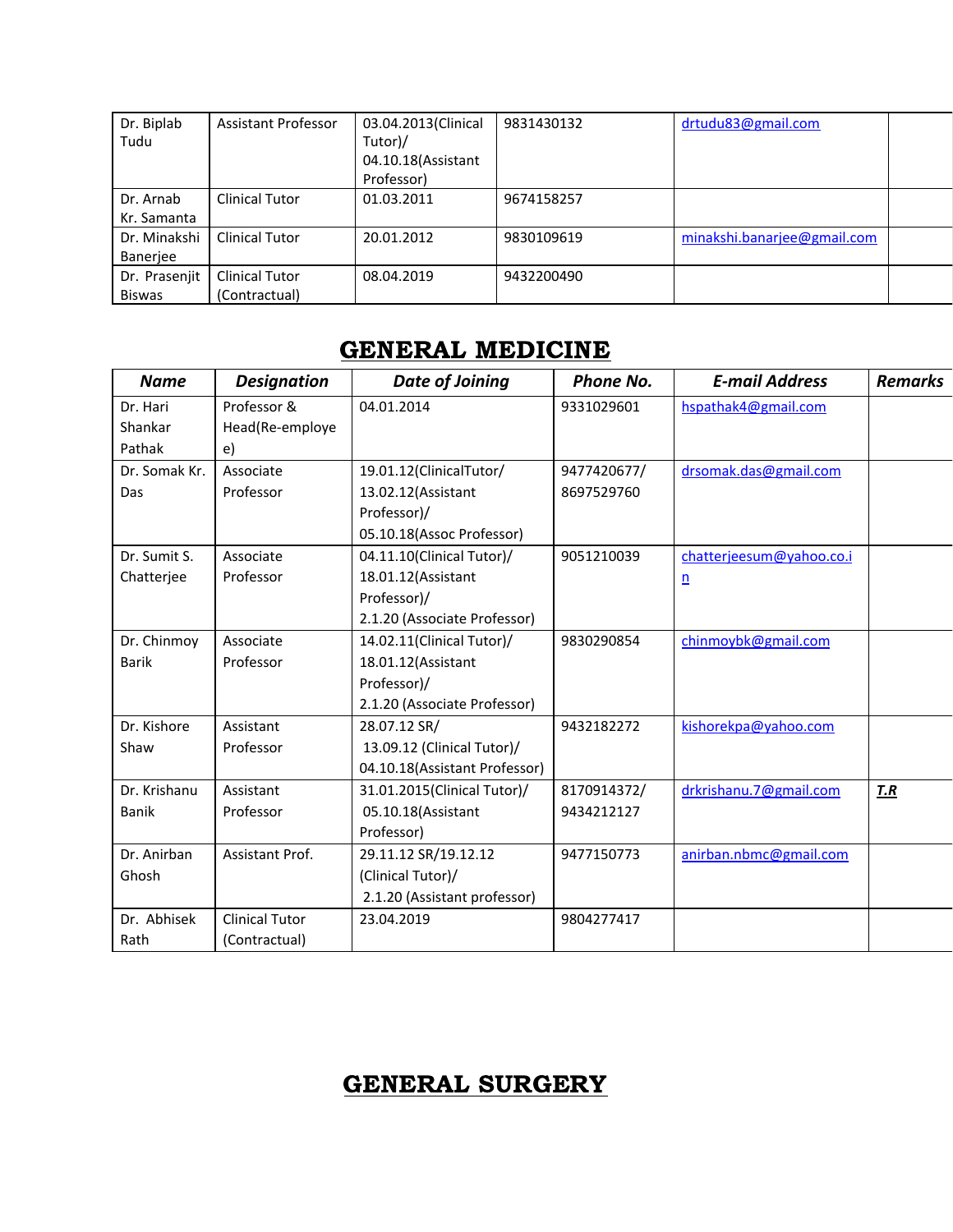| <b>Name</b>          | <b>Designati</b> | <b>Date of Joining</b>           | <b>Phone No.</b> | <b>E-mail Address</b>     | Rema |
|----------------------|------------------|----------------------------------|------------------|---------------------------|------|
|                      | <b>on</b>        |                                  |                  |                           | rks  |
| Dr. Subikas Biswas   | Professor &      | 16.03.10(Assistant Professor)/   | 8777247887       | drsubikasbiswas@gmail.com |      |
|                      | Head             | 29.03.12(Associate Professor)/   |                  |                           |      |
|                      |                  | 04.10.18(Professor)              |                  |                           |      |
| Dr. Pradip Kr.       | Professor        | 30.05.2012(Associate Professor)/ | 9433549335       | pmohanta97@gmail.com      |      |
| Mahanta              |                  | 2.1.20 (Professor)               |                  |                           |      |
| Dr. Avijit Mukherjee | Professor &      | 02.01.2014 (Associate            | 9007258698       | avijeet.m@rediffmail.com  |      |
|                      | MS (IC)          | Professor)./                     |                  |                           |      |
|                      |                  | 2.1.20 (Professor)               |                  |                           |      |
| Dr. Rashbehari       | Associate        | 01.11.10(Clinical Tutor)/        | 9831487465       | dochembram@gmail.com      |      |
| Hembram              | Professor        | 28.02.11(Assistant Professor)/   |                  |                           |      |
|                      |                  | 04.10.18(Associate Professor)    |                  |                           |      |
| Dr. Sabuj Pal        | Assistant        | 22.03.2013(CT)/04.10.18(Assista  | 9433180045       | Sabuj cnmc@yahoo.co.in    |      |
|                      | Professor        | nt Professor)                    |                  |                           |      |
| Dr. Bidyut Kumar     | Assistant        | 01.11.2012(CT)/04.10.18(Assista  | 9932550811       | drbidyut78@gmail.com      |      |
| <b>Biswas</b>        | Professor        | nt Professor)                    |                  |                           |      |
| Dr. Debashis         | Assistant        | 01.01.2017(Clinical Tutor)/      |                  |                           |      |
| Mondal               | Prof.            | 01.08.19 (Assistant Professor)   |                  |                           |      |
|                      | (Contractual     |                                  |                  |                           |      |
|                      |                  |                                  |                  |                           |      |
| Dr. Nipun Roy        | Assistant.       | 08.04.2019 (Clinical Tutor)/     | 9433486914       | debu.imac@gmail.com       |      |
|                      | Prof.            | 01.08.19 (Assistant Professor)   |                  |                           |      |
|                      | (Contractual     |                                  |                  |                           |      |
|                      |                  |                                  |                  |                           |      |
| Dr. Chinmoy Mallick  | Assistant        | 07.03.2011( Clinical Tutor)/     | 9407982856,      | chinmoymallik@yahoo.in    |      |
|                      | Professor        | 2.1.20 (Assistant Professor)     | 9831381200       |                           |      |

## **PSYCHIATRY**

| <b>Name</b> | <b>Designation</b> | Date of Joining      | Phone No.  | <b>E-mail Address</b>     | <b>Remarks</b> |
|-------------|--------------------|----------------------|------------|---------------------------|----------------|
| Dr. Kaustav | Associate          | 07.02.2011(Assistant | 9432855683 | drkaustav2003@yahoo.co.in |                |
| Chakraborty | Professor& HOD     | Professor)/          |            |                           |                |
|             |                    | 05.10.18 (Associate  |            |                           |                |
|             |                    | Professor)           |            |                           |                |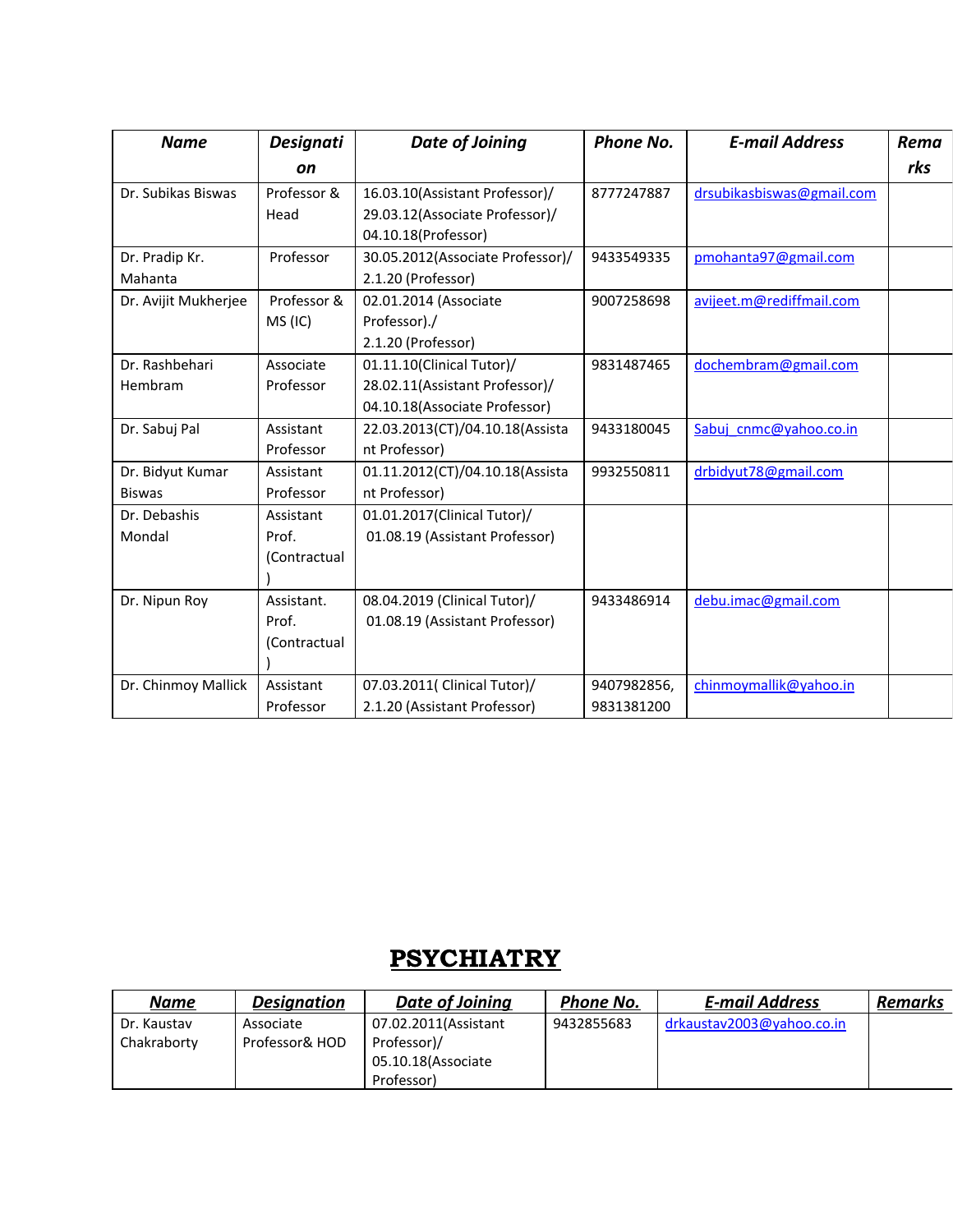| Dr. Pinaki Sarkar | Assistant | 18.01.2012(Clinical | 7278279775 | pinakisarkar@ymail.com |  |
|-------------------|-----------|---------------------|------------|------------------------|--|
|                   | Professor | Tutor)/             |            |                        |  |
|                   |           | 11.10.18 (Assistant |            |                        |  |
|                   |           | Professor)          |            |                        |  |

## OTORHINOLARYNGOLOGY

| <b>Name</b>      | <b>Designation</b> | <b>Date of Joining</b>         | Phone No.   | <b>E-mail Address</b>      | <b>Remarks</b> |
|------------------|--------------------|--------------------------------|-------------|----------------------------|----------------|
| Dr. Indranil Pal | Professor &        | 9.12.09(Assistant Professor)/  | 9434631367  | thisisindranil@yahoo.co.in |                |
|                  | Head               | 18.1.12(Associate Professor)/  |             |                            |                |
|                  |                    | 17.1.15(Professor)             |             |                            |                |
| Dr. Saumitra     | Associate          | 19.01.10-SR/                   | 9432815388, | saumitra80@gmail.com       |                |
| Kumar            | Professor          | 06.10.10-Clinical Tutor/       | 8334833367  |                            |                |
|                  |                    | 19.01.12(Assistant Professor)/ |             |                            |                |
|                  |                    | 04.10.18(Associate Professor)  |             |                            |                |
| Dr. Bibhas       | Assistant          | 18.01.2012(Clinical Tutor)/    | 9674344314  | drbmondalrkm@gmail.co      |                |
| Mondal           | Professor          | 09.10.18(Assistant Professor)  |             | m                          |                |

# **ORTHOPAEDICS**

| <b>Name</b>   | <b>Designation</b>    | Date of Joining       | <u>Phone No.</u>      | <b>E-mail Address</b>    | <b>Remarks</b> |
|---------------|-----------------------|-----------------------|-----------------------|--------------------------|----------------|
| Dr. Ajay      | Professor &           | 19.01.12 (Assistant   | 8017448676            | drajaykr71@gmail.com     |                |
| Kumar         | Head                  | Professor)/           |                       |                          |                |
|               |                       | 17.01.15(Associate    |                       |                          |                |
|               |                       | Professor)/           |                       |                          |                |
|               |                       | 05.10.18(Professor)   |                       |                          |                |
| Dr.           | Associate             | 29.01.2015, Assistant | 9836979185            | anirudhcalcutta@gmail.co |                |
| Anirudhya     | Professor             | Professor/            |                       | $\underline{m}$          |                |
| Das           |                       | 2.1.20 (Associate     |                       |                          |                |
|               |                       | Professor)            |                       |                          |                |
| Dr. Tushar    | <b>Assistant Prof</b> | 04.02.2011(Clinical   | 9477011618            | tusharghorai@rediff.com  |                |
| Kanti Ghorai  |                       | Tutor),               |                       |                          |                |
|               |                       | 2.1.2020 (Assistant   |                       |                          |                |
|               |                       | Professor)            |                       |                          |                |
| Dr. Sunetra   | <b>Clinical Tutor</b> | 03.02.2012            | 9433095034            | drsunetraroy@gmail.com   |                |
| Roy           |                       |                       |                       |                          |                |
| Dr. Arnab     | <b>Clinical Tutor</b> | 21.02.2011            | 9433121497            | arnab.abir@gmail.com     |                |
| <b>Biswas</b> |                       |                       |                       |                          |                |
| Dr. Sujay     | <b>Clinical Tutor</b> | 16.12.2015            | 9163561014,8296101810 | sujaymmch@gmail.com      |                |
| Kumar Das     | (Contractual)         |                       |                       |                          |                |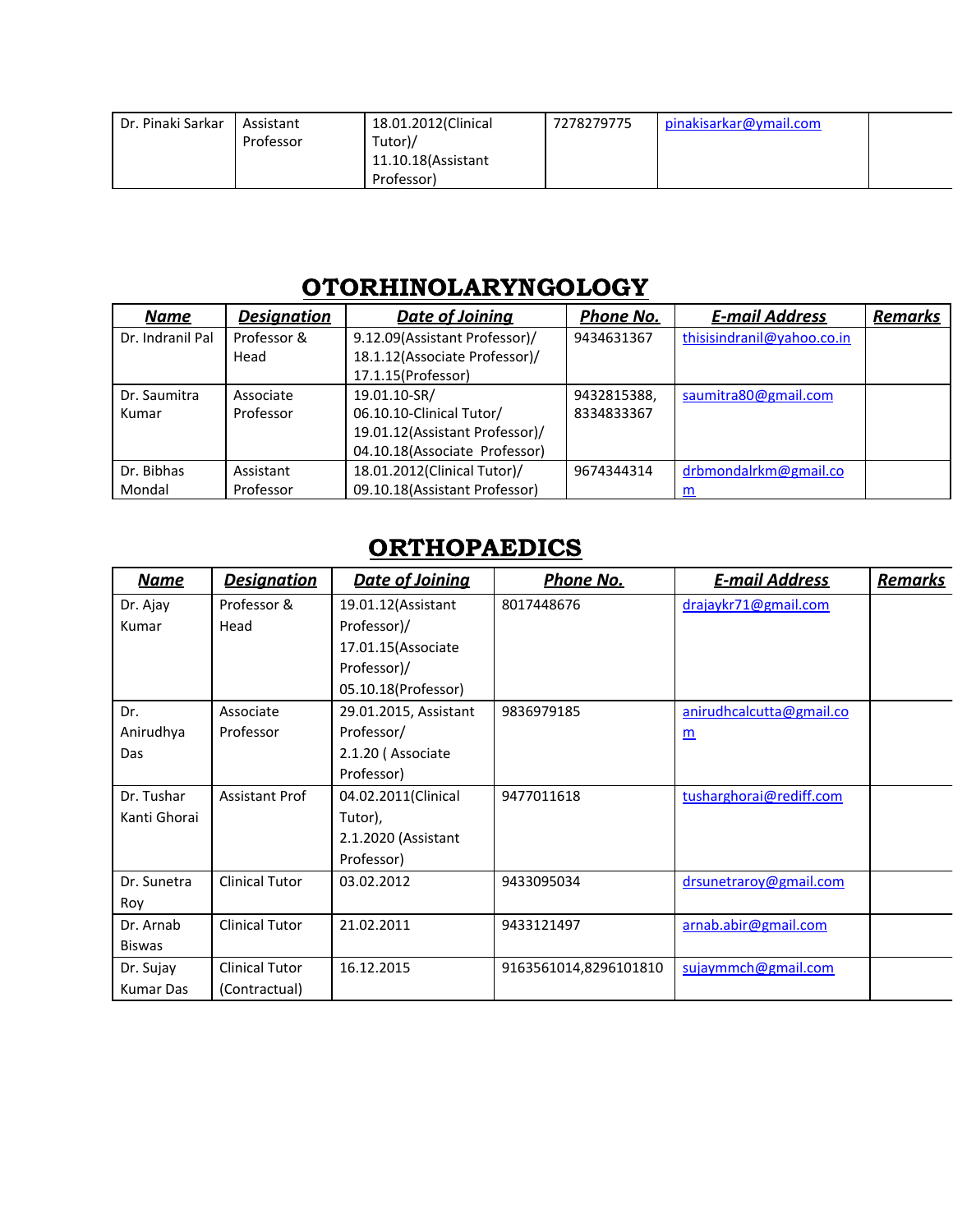| <b>Name</b>                 | <b>Designation</b>           | <b>Date of Joining</b>                                                   | Phone No.                         | <b>E-mail Address</b>    | <u>Remar</u> |
|-----------------------------|------------------------------|--------------------------------------------------------------------------|-----------------------------------|--------------------------|--------------|
|                             |                              |                                                                          |                                   |                          | <u>ks</u>    |
| Dr. Indranil Halder         | Associate<br>Professor & HOD | 29.05.2012 (Assistant<br>Professor) /<br>2.1.20 (Associate<br>Professor) | 9830383102                        | indranilh@yahoo.com      |              |
| Dr. Siddhartha<br>Kumar Das | Assistant<br>professor       | 07.01.2013 (Clinical<br>tutor)/<br>2.1.20 (Assistant<br>Professor)       | 9433556127<br>sidhu.cmc@gmail.com |                          |              |
| Dr. Anish Kumar<br>Khan     | Clinical tutor               | 15.01.2013                                                               | 9051219888                        | anishkumarkhan@yahoo.com |              |

### CHEST MEDICINE/PULMONARY MEDICINE

## **DERMATOLOGY**

| <b>Name</b>          | <b>Designation</b>    | <b>Date of Joining</b>       | Phone No.  | <b>E-mail Address</b> | Remar<br><u>ks</u> |
|----------------------|-----------------------|------------------------------|------------|-----------------------|--------------------|
| Dr. Neloy Sinha      | Professor & Head      | 18.01.2012                   | 9433125834 | neloysinha@gmail.com  |                    |
| Dr. Avijit Mondal    | Assistant             | 13.02.2012(Clinical Tutor) / | 9051328148 | docavijit@gmail.com   |                    |
|                      | Professor             | 22.05. 2012 (Assistant Prof) |            |                       |                    |
| Dr. Partha Mukherjee | <b>Clinical Tutor</b> | 15.01.2013                   | 9830436255 | $dr$ pamu@yahoo.com   |                    |

## ANAESTHESIOLOGY

| Name                 | <b>Designation</b>    | <b>Date of Joining</b>  | Phone No.   | <b>E-mail Address</b>      |
|----------------------|-----------------------|-------------------------|-------------|----------------------------|
| Dr. Joydeb Nag       | Professor & Head      | 10.07.2017              | 9434037470  | jaydebnag@gmail.com        |
|                      | (Re-Employed)         |                         |             |                            |
| Dr. Madhumita Ray    | Associate Professor   | 20.03.2014(Assistant    | 9474550729/ | dr.madhumita.ray@gmail.com |
|                      |                       | Professor)/             | 9674448874  |                            |
|                      |                       | 04.10.18(Associate      |             |                            |
|                      |                       | Professor)              |             |                            |
| Dr. Arabinda         | Assistant Professor ( | 30.12.20116             | 8895232428  | mazdarabind@gmail.com      |
| Mazumdar             | Contractual)          |                         |             |                            |
| Dr. Arka Das         | Assistant Professor   | (Clinical<br>04.04.2019 | 9903368156/ |                            |
|                      | (Contractual)         | Tutor),                 | 7003396508  |                            |
|                      |                       | 15.07.19<br>(Assistant  |             |                            |
|                      |                       | Professor)              |             |                            |
| Dr. Uma Mandal       | <b>Clinical Tutor</b> | 15.02.2011              | 8902424825  |                            |
| Dr. Tapas Kr. Baidya | Clinical tutor        | 18.01.2012              | 9874882774/ |                            |
|                      |                       |                         | 9433444501  |                            |
| Dr. Nabarun Sarkar   | Clinical tutor        | 19.01.2012              | 9432124994  | dr nabarun@yahoo.com       |
| Dr.Rathindra Nath    | <b>Clinical Tutor</b> | 19.01.2012              | 9475486949/ | drrnbiswas1@gmail.com      |
| <b>Biswas</b>        |                       |                         | 9830254753  |                            |
| Dr. Anupam           | <b>Clinical Tutor</b> | 222.2011                | 9932948441  | anupam.samanta03@gmail.com |
| Samanta              |                       |                         |             |                            |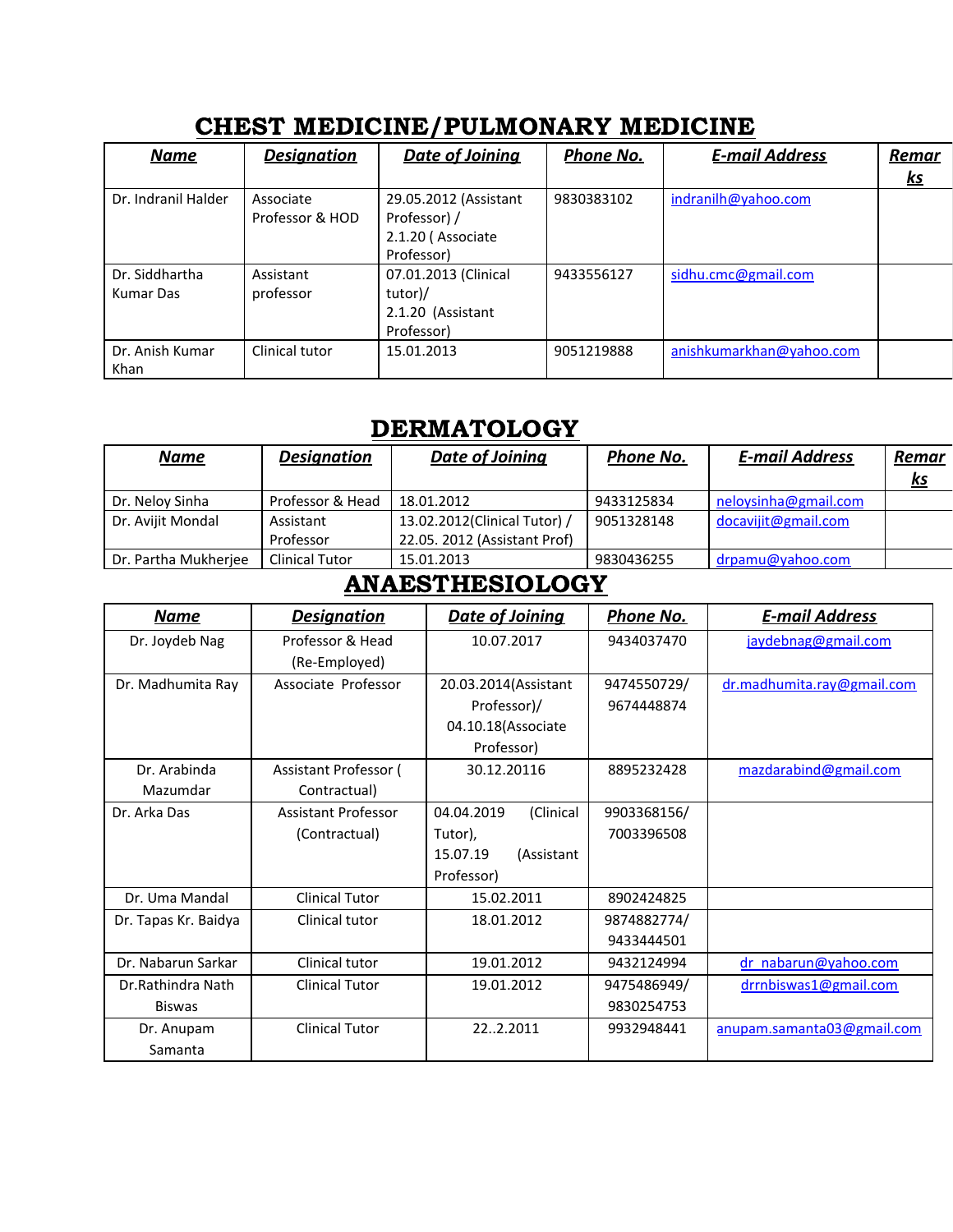| <b>Name</b>      | <b>Designation</b> | Date of Joining                   | Phone No.   | <b>E-mail Address</b>        |
|------------------|--------------------|-----------------------------------|-------------|------------------------------|
| Dr. Mahuya       | Professor &        | 09.12.2009 (Assistant Professor)/ | 9830034455  | docmahuyac@gmail.com         |
| Chatttopadhyay   | Head               | 18.01.12 (Associate Professor) /  |             |                              |
|                  |                    | 29.04.2017 (Professor)            |             |                              |
| Dr. Atanu Biswas | Associate          | 18.01.2012(Assistant Professor)/  | 9433126400  | dratanubiswas@gmail.com      |
|                  | Professor          | 04.10.18(Associate Professor)     | ,8373095828 |                              |
| Dr. Subhra Paul  | Assistant          | 12.07.2016                        | 9331063391  | doctorsubhrapaul@gmail.com   |
|                  | Professor          |                                   |             |                              |
|                  | (Contractual)      |                                   |             |                              |
| Dr. Chandranath  | Clinical Tutor     | 28.02.2011                        | 9836778439  | cnc2411@gmail.com            |
| Choudhuri        |                    |                                   |             |                              |
| Dr. Abhishek     | Clinical Tutor     | 03.04.2013                        | 9239078428  | dr abhishekdatta@yahoo.co.in |
| Datta            |                    |                                   |             |                              |

## **OPHTHALMOLOGY**

## RADIOLOGY

| <b>Name</b>          | <b>Designation</b>      | Date of Joining | <b>Phone No.</b> | <b>E-mail Address</b>   |
|----------------------|-------------------------|-----------------|------------------|-------------------------|
| Dr. Raju Singha      | Assistant               | 04.01.2017      | 9153933816/97757 | ranoprova@gmail.com     |
|                      | Professor(Contractual)& |                 | 45614            |                         |
|                      | HOD                     |                 |                  |                         |
| Dr. Satyajit Ray     | <b>Clinical Tutor</b>   | 01.12.2009      | 9433071917       | satyasis.ray@gmail.com  |
| Dr. Khwaja           | Clinical tutor          | 20.01.2012      | 9002879779       | drkkuddin@gmail.com     |
| Kamruddin            |                         |                 |                  |                         |
| Dr. Manash Kumrar    | <b>Clinical Tutor</b>   | 08.04.2013      | 9231535777       | drmanashkumarroy@gmai   |
| Roy                  |                         |                 |                  | I.com                   |
| Dr. Priyanka Mallick | <b>Clinical Tutor</b>   | 28.01.2015      | 9477465891       | mpriyanka.mmc@gmail.co  |
|                      |                         |                 |                  | m                       |
| Dr. Nishan Ghosh     | <b>Clinical Tutor</b>   | 17.12.2015      | 9434551186       | nishanghosh@gmail.com   |
|                      | (Contractual)           |                 |                  |                         |
| Dr. Indranil Nag     | <b>Clinical Tutor</b>   | 03.01.2017      | 9123946869       | indranillnagg@gmail.com |
|                      | (Contractual)           |                 |                  |                         |
|                      |                         |                 |                  |                         |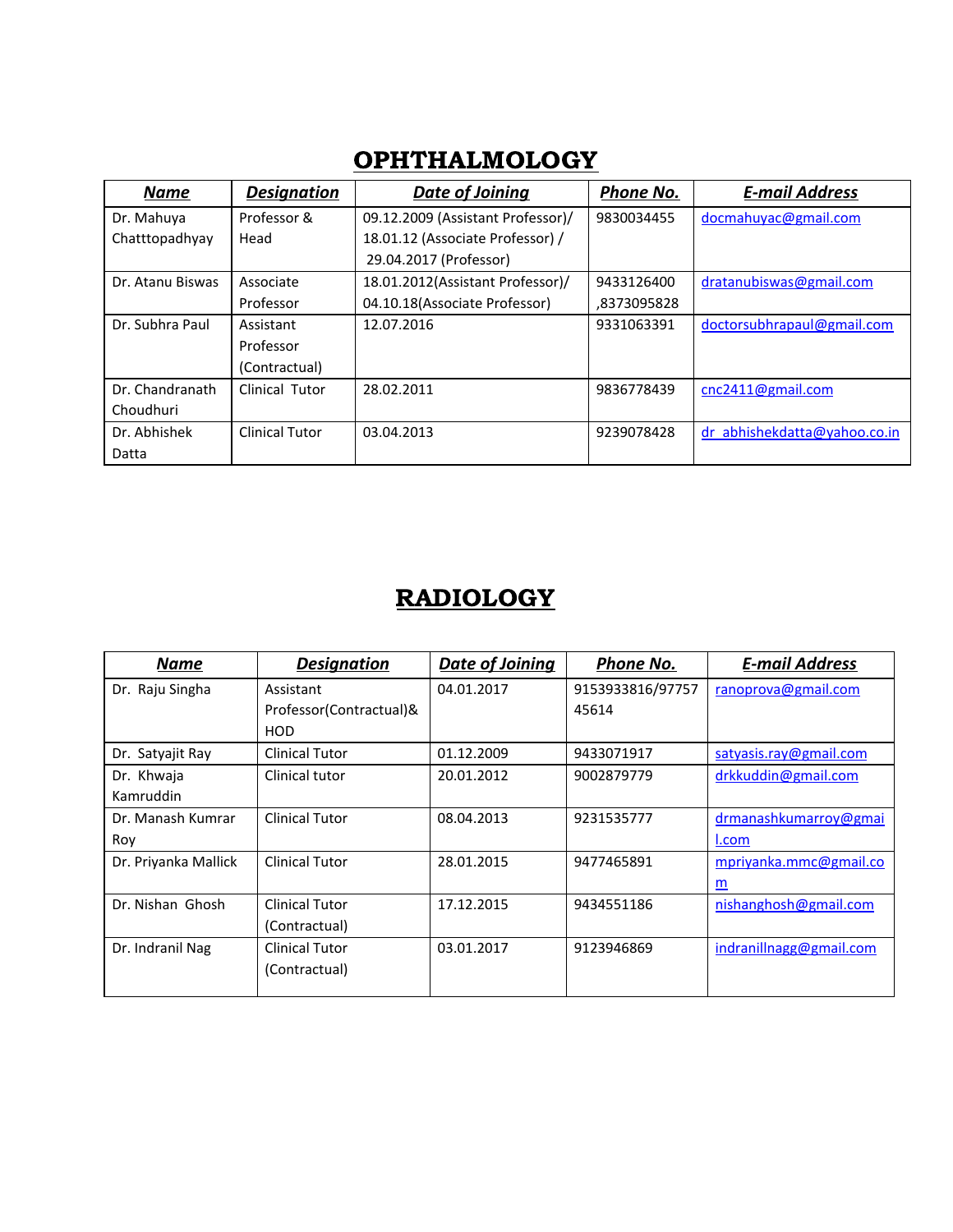## **DENTISTRY**

| <b>Name</b>       | <b>Designation</b>    | <b>Date of Joining</b>            | <b>Phone</b> | <b>E-mail Address</b>    |
|-------------------|-----------------------|-----------------------------------|--------------|--------------------------|
|                   |                       |                                   | No.          |                          |
| Dr. Ananya Biswas | Professor & Head      | 01.02.2012 (Associate Professor)/ | 98316762     | biswas.ananya2012@gm     |
|                   |                       | 17.01.2015 (Professor.)           | 10           | ail.com                  |
| Dr. Dalia Kole    | Associate Professor   | 24.12.09 (Assistant Professor.)/  | 94336783     |                          |
|                   |                       | 17.01.15 (Associate. Professor)   | 86           |                          |
| Dr. Kushal        | Assistant Professor   | 07.02.11 Clinical Tutor/          | 94343618     | doctorkushal@gmail.co    |
| Chatteriee        |                       | 17.01.15 (Assistant Professor)    | 93           | $\underline{\mathbf{m}}$ |
| Dr. Papiya        | <b>Clinical Tutor</b> | 01.03.2011                        | 98301077     | papchak74@gmail.com      |
| Chakarborty       |                       |                                   | 10           |                          |
| Dr. Sayan         | <b>Clinical Tutor</b> | 28.01.2015                        | 78722221     | dcsparedo19@gmail.co     |
| Mukherjee         |                       |                                   | 22           | m                        |
| Dr. Madhurima     | Clinical              | 09.03.2015                        | 86974677     | drrims16madhu@gmail.     |
| Rudra             | Tutor(Contractual)    |                                   | 10           | com                      |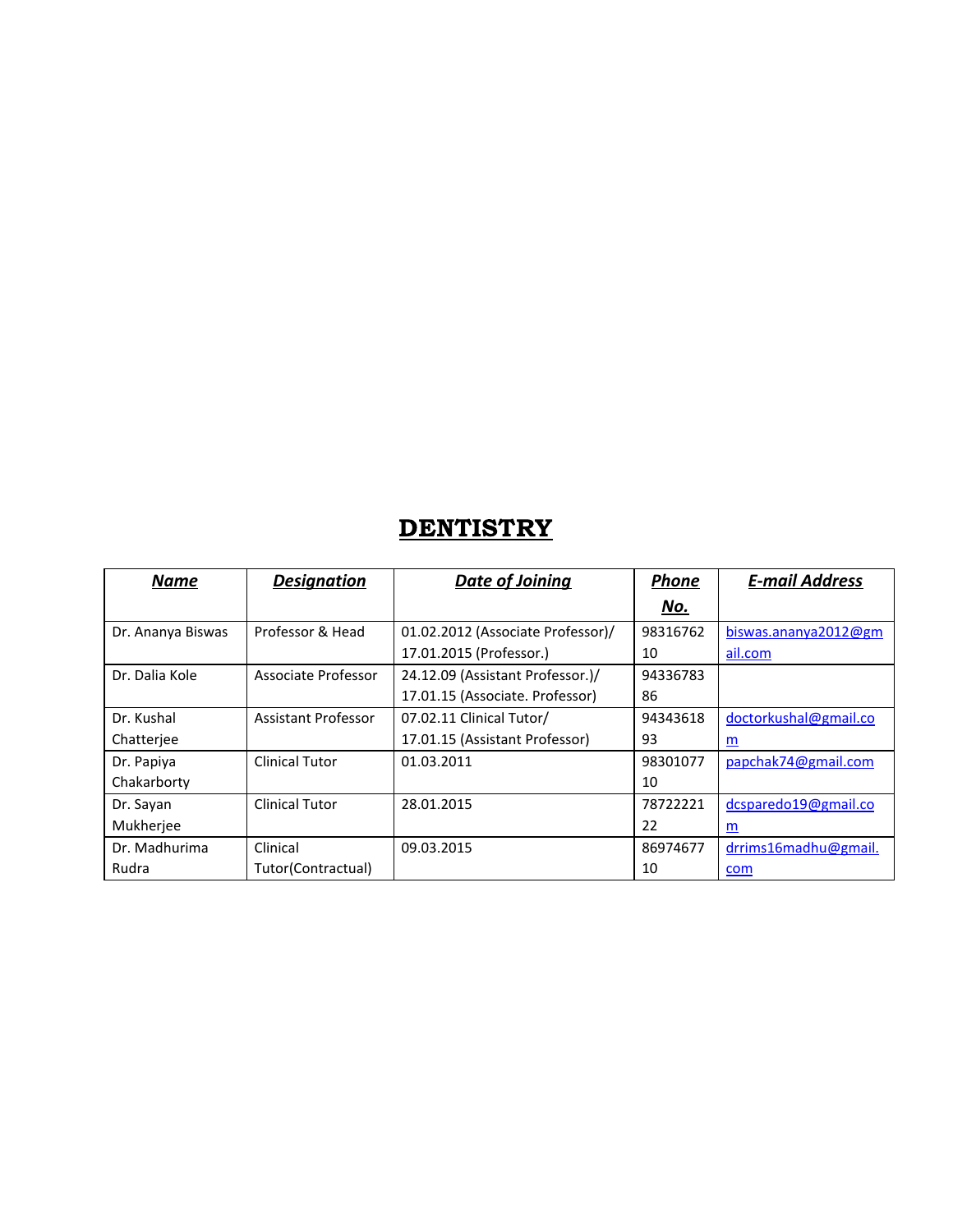### OBSTETRICS & GYNAECOLOGY

| <b>Name</b>             | <b>Designation</b> | <b>Date of Joining</b>          | Phone No.  | <b>E-mail Address</b>        |
|-------------------------|--------------------|---------------------------------|------------|------------------------------|
| Dr. Manidip Pal         | Professor & Head   | 16.01.2010(Associate            | 9051678490 | manideep2b@gmail.com/        |
|                         |                    | Professor)/                     |            | oandg.comjnmh@gmail.com      |
|                         |                    | 04.10.18(Professor)             |            |                              |
| Dr. Banashree Bhadra    | Professor &        | 09.10.2010 (Assistant           | 9830927902 | Banashree22@yahoo.com        |
|                         | Deputy Registrar   | Professor)/                     |            |                              |
|                         |                    | 29.03.2014(Associate            |            |                              |
|                         |                    | Professor)/                     |            |                              |
|                         |                    | 2.1.20 (Professor)              |            |                              |
| Dr. Nayan Chandra       | Associate          | 10.02.2011 (Assistant           | 9635019690 | drnayan2@gamil.com           |
| Sarkar                  | Professor          | professor)                      |            |                              |
|                         |                    | 2.1.20 (Associate Professor)    |            |                              |
| Dr. Saugata Kumar       | Associate          | 01.03.2012 Assistant Professor/ | 9475943811 | drskb10@gmail.com            |
| <b>Burman</b>           | Professor          | 2.1.20 (Associate Professor)    | 7063139631 |                              |
| Dr.Ranita Roy           | Associate          | 15.03.2010(SR)/                 | 9830110856 | ranitasinha@gmail.com        |
| Chowdhury (Sinha)       | Professor          | 25.02.2011(Clinical Tutor)/     |            |                              |
|                         |                    | 17.01.2015(Assistant Professor) |            |                              |
|                         |                    | 2.1.20 (Associate Professor.)   |            |                              |
| Dr. Abhijit Halder      | Assistant          | 27.01.2015                      | 9432163681 | drabhijit84@gmail.com        |
|                         | Professor MWO      |                                 | 8334812842 |                              |
| Dr. Suvobrata Sarkar    | Assistant          | 07.02.2011(Clinical Tutor)/     | 9433464614 | suvobrata@yahoo.com          |
|                         | Professor          | 05.10.18(Assistant Professor)   |            |                              |
| Dr. Jayeeta Mukherjee   | Assistant          | 25.01.2012(Clinical Tutor)/     | 9830412385 | jayeeta116@gmail.com         |
|                         | Professor          | 04.10.18(Assistant Professor)   |            |                              |
| Dr. Chaitali Sarkar     | Assistant          | 30.01.2012 (Clinical Tutor)     | 9836048567 | chaitalisarkar 2006@yahoo.co |
|                         | Professor          | 2.1.20 (Assistant Professor)    |            | m                            |
| Dr. Arijit Debnath      | Assistant          | 31.01.2015 (Clinical tutor)/    | 8926605995 | arijitatnrs@gmail.com        |
|                         | Professor          | 2.1.20 (Assistant Professor)    |            |                              |
| Dr. Mriganka Mouli Saha | Assistant. Prof    | 19.12.2015                      | 9831242499 | itsmemrighanka@yahoo.com     |

### b. (ii) Details of Non Teaching Staffs

### Department of FMT

Goutam Sarkar [security] Raju Mallick [Mortuary assistant] Ranjit Mallick [Mortuary assistant]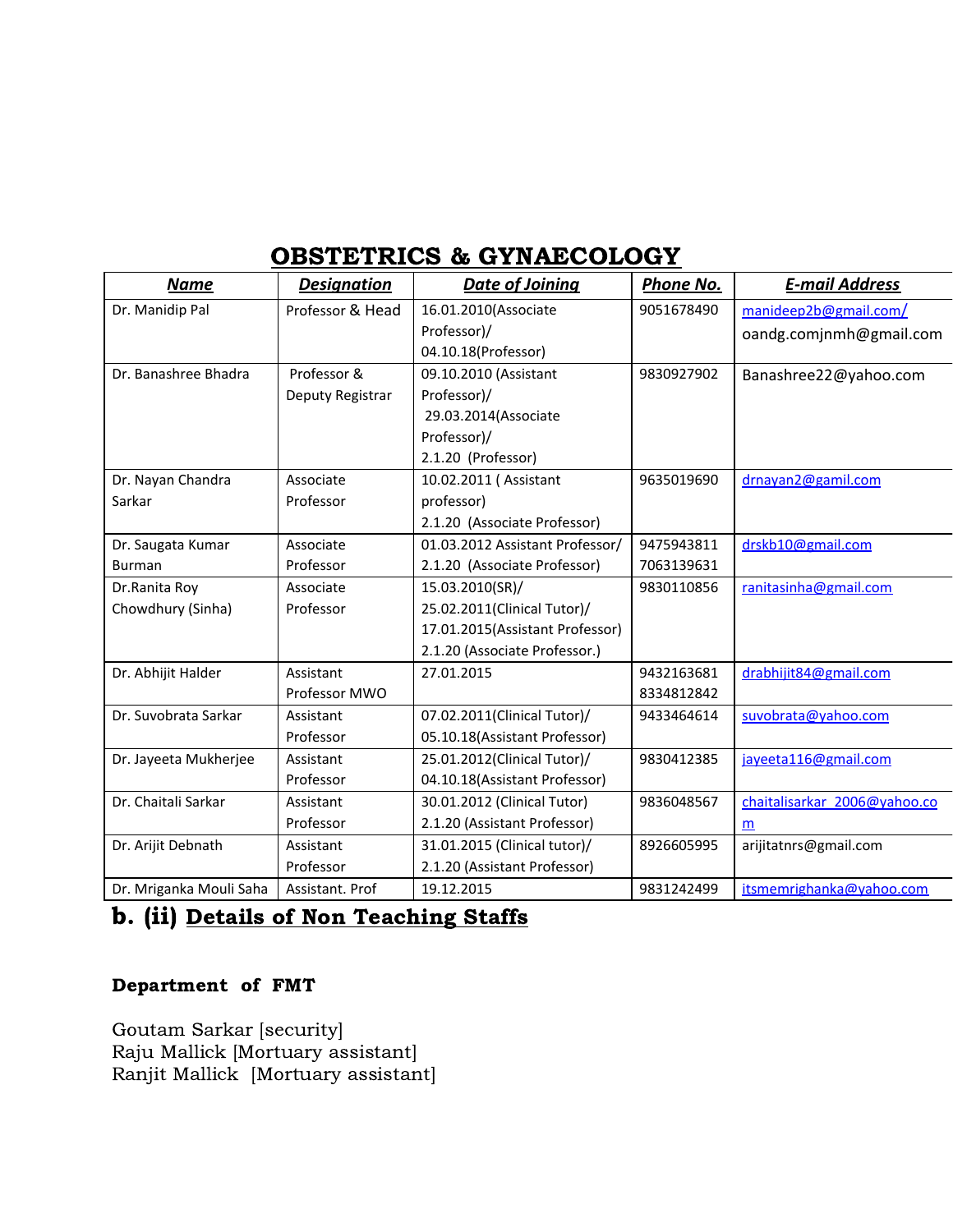#### Department of Pathology

Bivas Samanta (Medical Laboratory Technologist) Shelly Chowdhury (Medical Laboratory Technologist) Amal Krishna Das (Medical Laboratory Technologist) Niladri Jana (Laboratory attendant) Sambhu Ghosh (Laboratory attendant) Suresh Ghosh (Sweeper)

#### Department of Ophthalmology

Dipanjan Bhaumik (Refractionist)

#### Department of Psychiatry

None

#### Department of Orthopaedics

None

#### Department of Pulmonary Medicine

Sanjay Das (Contractual from Shanti Security)

#### Department of Biochemistry

Pradipta Chakraborty (Medical Technologist, Permanent) Joydeep Bhattacharyya (Medical Technologist, Permanent) Sima Rani Maity (Medical Technologist, Contractual) Kamal Das (Attendant, Contractual) Lal Babu Dom (Sweeper, Contractual)

### Department of General Medicine

One (1) (Out sourced as security staff)

#### Department of Microbiology

Surathi Maiti (Medical Laboratory Technologist)